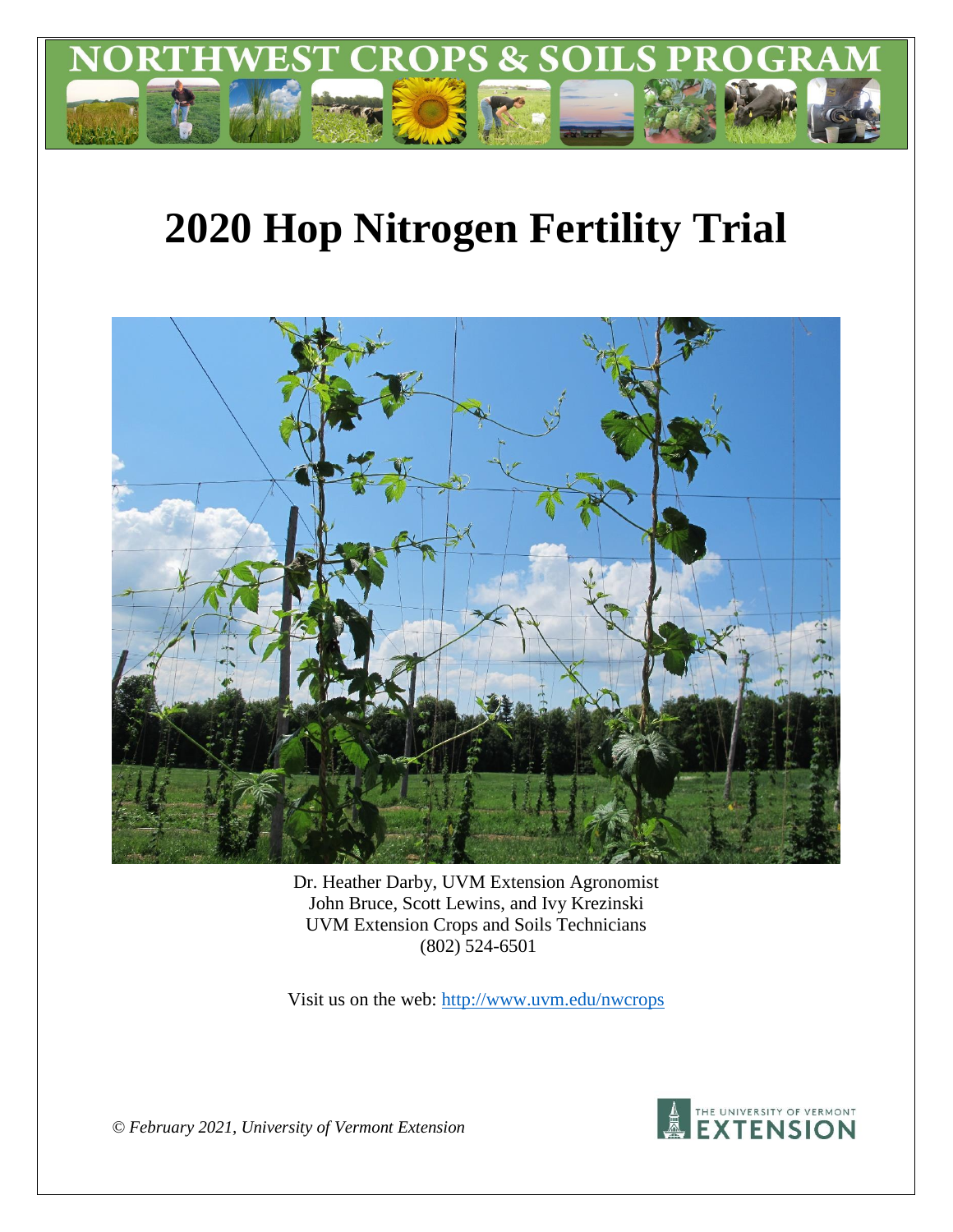## **2020 HOP NITROGEN FERTILITY TRIAL Dr. Heather Darby, University of Vermont Extension heather.darby[at]uvm.edu**

Until now, commercial hop (*Humulus lupulus* L.) production has not occurred in the northeast (NE) region of the United States for 150 years. A combination of the spread of hop downy mildew, the expansion of production in western states, and prohibition laws from the 1920's contributed to the decline of the 19<sup>th</sup> century NE hop industry. Today, the Pacific Northwest states of Washington, Oregon, and Idaho remain the dominant hop production sites of the U.S. However, hop production in non-traditional regions is growing and now accounts for over 2% of the total U.S. hop acreage. Nationally, there has been recent and unprecedented growth in the craft beer sector, which has dramatically increased demand for local hop production.

There are more than 400 acres of hops in the Northeast with hop yards ranging in size from 0.25 to 25 acres. Hop yields in the region are often limited by pest damage and nutrient deficiencies. This is a reemerging industry in the Northeast and growers are asking for research to determine practices that will help them optimize hop yield. Yields reach 1500-2000 lbs/acre in other production regions, yet most NE growers are below 800 lbs/acre. The investment to start a hop farm is significant and higher yields must be achieved to help growers be successful and profitable. The goal of this research project was to identify proper nitrogen (N) rate and timing to optimize hop yield and quality.

# **MATERIALS AND METHODS**

The experimental design was a randomized complete block with split plots and 4 replicates. The main plots were fertility treatments (Table 1) and the split plots were hop varieties Cascade and Centennial. Nitrogen was applied in the form of calcium ammonium nitrate (CAN) 27-0-0 during a base spring application (14- May) and an 8 week split application period from 28-May through 16-Jul in the form of ammonium nitrate plus sulfur (URAN 28-0-0) applied directly to individual plants (Table 1). Calcium ammonium nitrate was applied as a granular fertilizer at the beginning of the season whereas ammonium nitrate plus sulfur was applied as a dilution through the 8 week split application period.

| <b>Treatment</b><br><b>Total lbs N</b> | <b>Spring base</b><br>application          | <b>Weekly application</b><br>total         | <b>Weekly application</b><br>rate          |
|----------------------------------------|--------------------------------------------|--------------------------------------------|--------------------------------------------|
| $ac^{-1}$                              | $\text{lbs} \, \text{N} \, \text{ac}^{-1}$ | $\text{lbs} \, \text{N} \, \text{ac}^{-1}$ | $\mathbf{lbs} \mathbf{N} \mathbf{ac}^{-1}$ |
| <b>100</b>                             | 100                                        | $_{0}$                                     | 0                                          |
| 150                                    | 100                                        | 50                                         | 6.25                                       |
| 200                                    | 100                                        | 100                                        | 12.5                                       |
| 250                                    | 100                                        | 150                                        | 18.8                                       |
| 150                                    | 50                                         | 100                                        | 12.5                                       |
| 200                                    | 50                                         | 150                                        | 18.8                                       |

**Table 1. Nitrogen fertility treatment application rates, 2020.**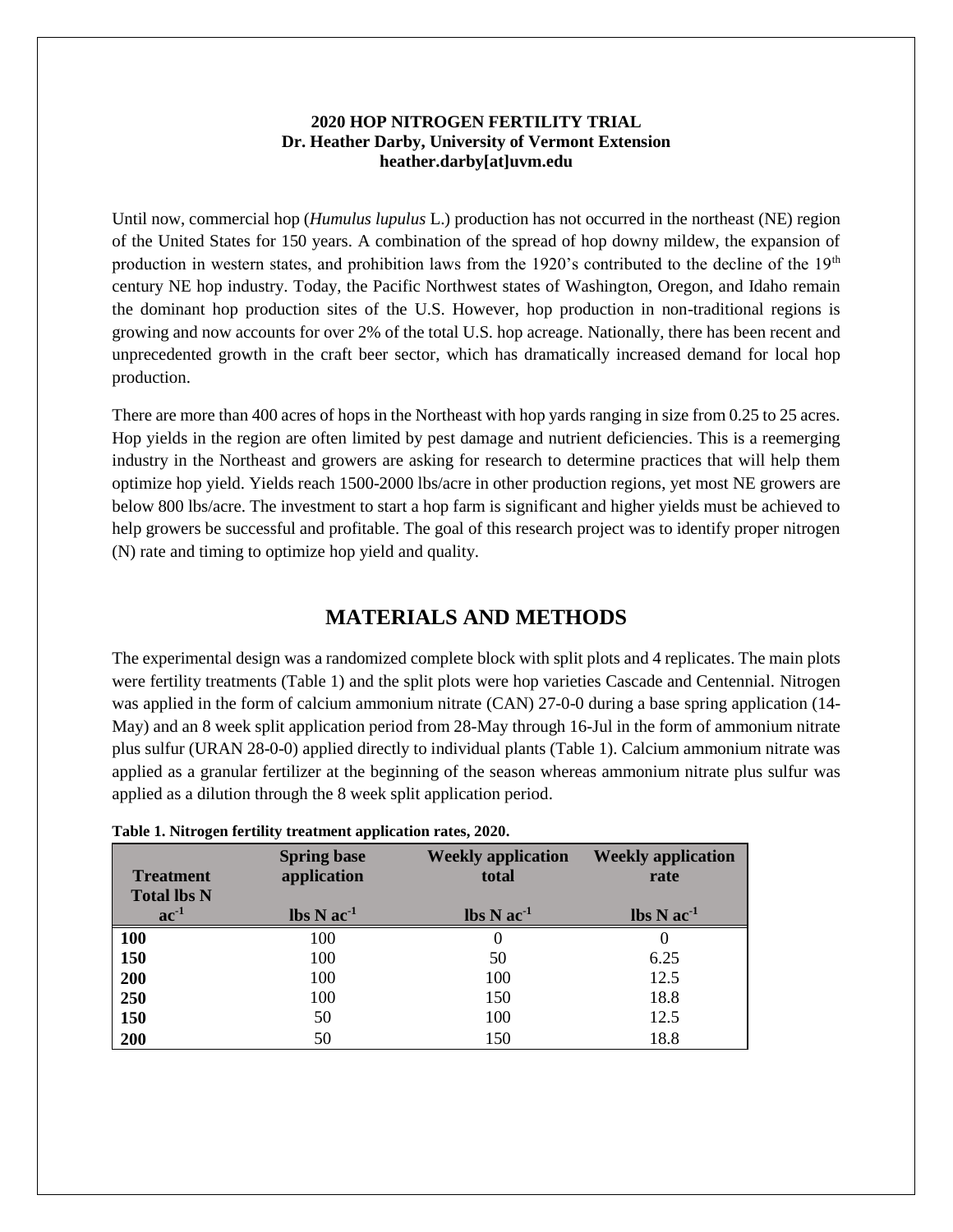Hills were strung between 6-May and 8-May using a double coir string leading up to the top wire and trained 20-May. Beginning on 28-May, the entire hop yard was sprayed with Champ WG (Alsip, IL) at a rate of 1 lb ac<sup>-1</sup>, and diluted in 100 gallons of water, and was sprayed on a weekly basis through 25-Jun. During this period, plots were scouted weekly for downy mildew basal spikes and aerial spikes. Plants were additionally scouted on a weekly basis starting 10-Jun for pest and beneficial insects through 5-Aug. Two plants and three random leaves per plant within each plot (variety) were visually inspected. The number of potato leaf hoppers (PLH), hop aphids (HA), two-spotted spider mites (TSSM), and mite destroyers (MD) present on each leaf was recorded.

Hop harvest was targeted for when cones were at 21-27% dry matter. At harvest, hop bines were cut in the field and brought to a secondary location to be run through our mobile harvester. Centennial plants were harvested from 26-Aug through 28-Aug and Cascade plants were harvested from 11-Sep through 14-Sep. Plants were harvested using a Hopster 5P hop harvester (HopsHarvester LLC, Honeoye, NY). The number of individual plants harvested and total cone yield was recorded for each treatment. Four bines from each plot were chipped, dried, and sent to Dairy One in Ithaca, NY to be analyzed for whole plant nutrient analysis. Cone samples were weighed and dried to determine dry matter content. Cones were also rated in browning severity on a 1-10 scale, where 1 indicates low browning and 10 indicates severe browning as a result of disease. All hop cones were dried to 8% moisture, baled, vacuum sealed, and then placed in a freezer. Hop samples from each plot were analyzed for alpha acids, beta acids and Hop Storage Index (HSI) by the University of Vermont's testing laboratory. Yields are presented at 8% moisture on a per acre basis. Per acre calculations were performed using the spacing in the UVM Extension hop yard of 872 hills (1744 strings)  $ac^{-1}$ .

Variations in yield and quality can occur because of variations in genetics, soil, weather and other growing conditions. Statistical analysis makes it possible to determine whether a difference among varieties is real, or whether it might have occurred due to other variations in the field. At the bottom of each table, a LSD value is presented for each variable (i.e. yield). Least Significant Differences (LSD's) at the 10% level of probability are shown. Where the difference between two treatments within a column is equal to or greater than the LSD value at the bottom of the column, you can be sure in 9 out of 10 chances that there is a real difference between the two varieties. Treatments that were not significantly lower in performance than the highest value in a particular column are indicated with an asterisk. In this example, A is significantly different from C but not from B. The difference between A and B is equal to 1.5, which is less than the LSD value of 2.0. This means that these varieties did not differ in yield. The difference between A and C is equal to 3.0, which is greater than the LSD value of 2.0. This means that the yields of these varieties were

significantly different from one another. The asterisk indicates that B was not significantly lower than the top yielding variety. Within the trial there were no significant variety x treatment interactions so data was pooled across varieties and is presented based on nitrogen treatment impacts.

.

| <b>Treatment</b> | Yield |
|------------------|-------|
|                  | 2100* |
| B                | 1900* |
| C                | 1700  |
| <b>LSD</b>       | 300   |

# **RESULTS**

Table 2 shows a summary of the temperature, precipitation and growing degree-days (GDDs) summary. In the 2019 growing season, there were an accumulated 2544 GDDs, 66 more than the historical 30-year average with greatest deviations from the norm occurring in July, 121 GDD's above average. The 2020 growing season experienced a dry summer with well below average precipitation occurring during the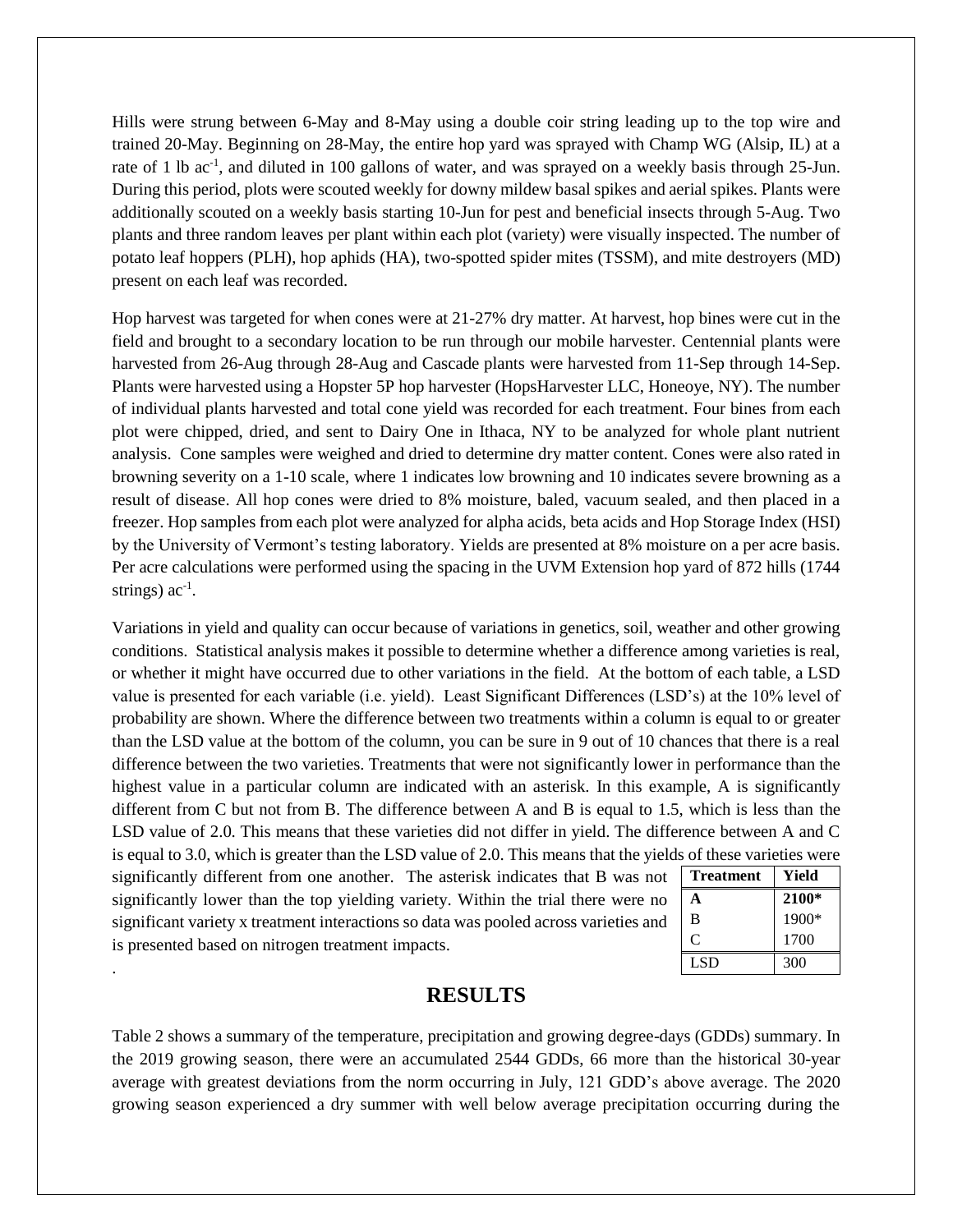months of May and June. Supplemental irrigation was applied to plants at a rate of 4500 gal ac<sup>-1</sup>, however drier summer months and limited well capacity resulted limited the ability to provide adequate water to the crop.

| Tubic 2. Temperature, precipitation and growing acgree any bummany, moargin, y 1, 2020.<br>Alburgh, VT | March | April   | May     | June    | July    | August         | Sept    |
|--------------------------------------------------------------------------------------------------------|-------|---------|---------|---------|---------|----------------|---------|
| Average temperature $({}^{\circ}F)$                                                                    | 35.0  | 41.6    | 56.1    | 66.9    | 74.8    | 68.8           | 59.2    |
| Departure from normal                                                                                  | 3.94  | $-3.19$ | $-0.44$ | 1.08    | 4.17    | 0.01           | $-1.33$ |
|                                                                                                        |       |         |         |         |         |                |         |
| Precipitation (inches)                                                                                 | 2.79  | 2.09    | 2.35    | 1.86    | 3.94    | 6.77           | 2.75    |
| Departure from normal                                                                                  | 0.57  | $-0.72$ | $-1.04$ | $-1.77$ | $-0.28$ | 2.86           | $-0.91$ |
|                                                                                                        |       |         |         |         |         |                |         |
| Growing Degree Days (50-86°F)                                                                          | 16    | 44      | 298     | 516     | 751     | 584            | 336     |
| Departure from normal                                                                                  | -6    | $-67$   | 6       | 35      | 121     | $\overline{2}$ | $-24$   |

Based on weather data from a Davis Instruments Vantage Pro2 with WeatherLink data logger. Historical averages are for 30 years of NOAA data (1981-2010) from Burlington, VT. [\(http://www.nrcc.cornell.edu/page\\_nowdata.html\)](http://www.nrcc.cornell.edu/page_nowdata.html).

### *Pest and disease*

Within the trial, fertility rates appeared to have little to no impact on observed pests with the exceptions of hop aphids in the Centennial variety (Table 3). No treatment differences were observed for the Cascade variety for pests. Hop aphid populations were highest in the 50/150 lbs N ac<sup>-1</sup> treatment at 3.06 aphids per leaf. All N rates either higher or lower had significantly lower HA compared to the 50/150 N treatment rate. The two-spotted spider mite (TSSM) and potato leaf hopper (PLH) populations were not impacted by the fertility treatments. In general, populations of HA were lower than previous years and much higher levels of TSSM populations. Populations of TSSM peaked in the hundreds per leaf prior to miticide application in the summer largely as a result of ideal hot and dry conditions conducive to TSSM outbreaks. Weekly basal and aerial downy mildew spikes developing during the scouting period were not impacted by fertility treatments for either variety.

|                                     | Table 3. Average insect pest and disease scouting incidence for nitrogen fertility rates on |
|-------------------------------------|---------------------------------------------------------------------------------------------|
| Centennial hops, Alburgh, VT, 2020. |                                                                                             |

| Treatment<br>Spring/Summer                 | Total<br>applied N | Basal<br>spike  | Aerial<br>spike | <b>TSSM</b> | <b>PLH</b> | <b>HA</b> |             |
|--------------------------------------------|--------------------|-----------------|-----------------|-------------|------------|-----------|-------------|
| $\text{lbs} \, \text{N} \, \text{ac}^{-1}$ | $lbs N ac-1$       | $plot^{-1}$     | $plot^{-1}$     | $leaf-1$    | $leaf-1$   | $leaf-1$  |             |
| 100                                        | 100                | 0.261           | 1.25            | 15.2        | 5.26       | 1.13      | b†          |
| 100/50                                     | 150                | 0.875           | 0.667           | 12.4        | 4.79       | 1.64      | b           |
| 50/100                                     | 150                | 0.300           | 0.333           | 13.4        | 4.24       | 1.56      | b           |
| 100/100                                    | 200                | 0.458           | 0.083           | 9.98        | 3.60       | 1.34      | $\mathbf b$ |
| 50/150                                     | 200                | 0.463           | 0.667           | 13.2        | 5.28       | 3.06      | $\mathbf a$ |
| 100/150                                    | 250                | 0.521           | 0.250           | 14.1        | 5.37       | 1.69      | b           |
| $LSD(0.10)$ $\ddagger$                     |                    | NS <sub>Y</sub> | <b>NS</b>       | <b>NS</b>   | <b>NS</b>  | 1.23      |             |
| Variety Mean                               |                    | 0.480           | 0.542           | 13.0        | 4.76       | 1.74      |             |

HA= hop aphid. PLH = Potato leaf hopper. TSSM = two-spotted spider mites.

†Within a column treatments marked with the same letter were statistically similar (p=0.10). Top performers are in **bold.**

‡LSD –Least significant difference at p=0.10. ¥NS –No significant difference between treatments.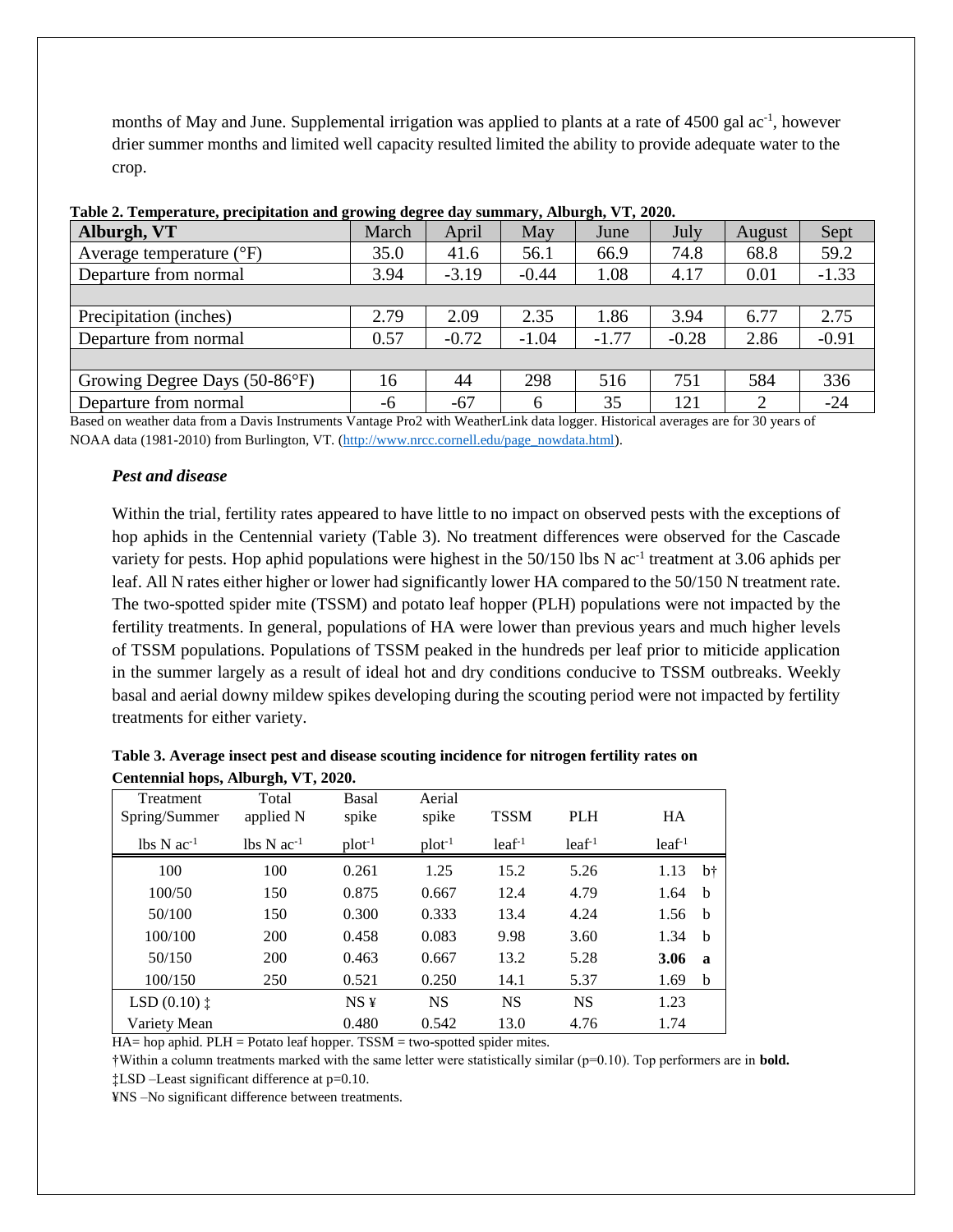#### *Tissue analysis*

Whole bines were processed for nutrient analysis (Tables  $4 \& 5$ ). For the Cascade variety, N rate treatments were statistically different in phosphorus, manganese, and iron concentrations across treatments. For Centennial, treatment differences were observed in nitrogen, potassium, phosphorus, calcium, manganese, and iron. Highest nitrogen and manganese concentrations were observed in the 100/150 lbs N ac<sup>-1</sup> treatment for Centennial at 2.44% and 72.8 ppm respectively. Total plant nitrogen decreased with each tier down to the lowest value observed at  $2.01\%$  for the 100 lbs N ac<sup>-1</sup> treatment with manganese following some similar general trends. Other macronutrients such as potassium and phosphorus were highest in the Centennial hops at the lowest Nitrogen application rates whereas others showed peak tissue concentrations for mid-range total nitrogen treatments such as iron and calcium. Cascade hops appeared to have a visible decline in plant growth and quality from year two to year three (2020). This became much more apparent as normal side arm initiation occurred in the Centennial hops and the Cascade hops failed to develop side arms with much smaller hop clusters borne directly from the main bines. Nitrogen management of soil is closely linked to the plant uptake of a wide number of nutrients. The trial results (specifically for the Centennial variety) indicated that application of N can help to improve the availability and subsequent uptake of other essential nutrients, but highest rates may reduce the uptake of some.

| Nitrogen   | Potassium |       |              | Calcium    | Magnesium |      |             |                  |    | Copper      | Boron     | Zinc      |
|------------|-----------|-------|--------------|------------|-----------|------|-------------|------------------|----|-------------|-----------|-----------|
| %          | %         | $\%$  |              | $\%$       | %         |      |             |                  |    | ppm         | ppm       | ppm       |
| 2.06       | 1.52      | 0.458 | a            | 2.04       | 0.403     | 57.5 | ab          | 74.1             | b  | 81.1        | 37.9      | 23.5      |
| 2.05       | 1.40      | 0.407 | ab†          | 2.02       | 0.430     | 60.5 | ab          | 75.1             | ab | 61.3        | 37.1      | 24.5      |
| 2.02       | 1.43      | 0.417 | ab           | 2.00       | 0.397     | 53.0 | b           | 78.0             | ab | 73.1        | 36.5      | 23.8      |
| 2.00       | 1.48      | 0.421 | ab           | 2.02       | 0.391     | 65.5 | $\mathbf a$ | 85.7             | ab | 81.2        | 38.7      | 26.9      |
| 2.11       | 1.45      | 0.398 | <sub>b</sub> | 2.07       | 0.426     | 65.3 | a           | 86.5             | ab | 70.4        | 38.2      | 24.2      |
| 2.06       | 1.38      | 0.406 | ab           | 2.05       | 0.415     | 63.8 | ab          | 123              | a  | 75.8        | 38.2      | 23.8      |
| <b>NS¥</b> | <b>NS</b> | 0.057 |              | <b>NS</b>  | <b>NS</b> | 11.5 |             | 48.8             |    | <b>NS</b>   | <b>NS</b> | <b>NS</b> |
| 2.05       | 1.44      | 0.418 |              | 2.03       | 0.410     | 60.9 |             | 87.1             |    | 73.8        | 37.8      | 24.4      |
|            |           |       |              | Phosphorus |           |      |             | Manganese<br>ppm |    | Iron<br>ppm |           |           |

**Table 4. Cascade whole plant nutrient analysis at harvest, Alburgh, VT, 2020.**

†Within a column treatments marked with the same letter were statistically similar (p=0.10). Top performers are in **bold.**

‡LSD –Least significant difference at p=0.10.

¥NS –No significant difference between treatments.

**Table 5. Centennial whole plant nutrient analysis at harvest, Alburgh, VT, 2020**.

| Treatment              |               |             |           |              |            |              |         |     |            |           |     |      |              |        |       |           |
|------------------------|---------------|-------------|-----------|--------------|------------|--------------|---------|-----|------------|-----------|-----|------|--------------|--------|-------|-----------|
| Spring/                | Nitrogen      |             | Potassium |              | Phosphorus |              | Calcium |     | Magnesium  | Manganese |     | Iron |              | Copper | Boron | Zinc      |
| Summer                 |               |             |           |              |            |              |         |     |            |           |     |      |              |        |       |           |
| $lbs$ N ac-1           | $\frac{0}{0}$ |             | $\%$      |              | $\%$       |              | $\%$    |     | $\%$       |           | ppm | ppm  |              | ppm    | ppm   | ppm       |
| 100                    | 2.01          | $\mathbf c$ | 1.56      | a            | 0.468      | a            | 2.03    | b   | 0.385      | 45.3      | d   | 91.3 | ab           | 99.1   | 32.6  | 23.8      |
| 100/50                 | 2.12          | bc          | 1.49      | ab           | 0.374      | bt           | 2.11    | ab  | 0.385      | 54.0      | bcd | 70.1 | b.           | 86.2   | 28.7  | 22.4      |
| 50/100                 | 2.15          | bc          | 1.49      | ab           | 0.390      | <sub>b</sub> | 2.15    | ab  | 0.392      | 47.8      | dc  | 219  | $\mathbf a$  | 91.6   | 31.4  | 24.6      |
| 100/100                | 2.26          | ab          | 1.34      | <sub>b</sub> | 0.342      | h            | 2.26    | - a | 0.410      | 63.8      | abc | 81.1 | ab           | 105    | 30.1  | 22.1      |
| 50/150                 | 2.27          | ab          | 1.43      | ab           | 0.348      | h            | 2.03    | b   | 0.402      | 65.3      | ab  | 70.4 | <sub>h</sub> | 82.9   | 28.6  | 20.9      |
| 100/150                | 2.44          | a           | 1.47      | ab           | 0.344      | h            | 2.19    | ab  | 0.405      | 72.8      | а   | 73.4 | <sub>b</sub> | 79.8   | 29.4  | 22.2      |
| $LSD(0.10)$ $\ddagger$ | 0.209         |             | 0.170     |              | 0.058      |              | 0.210   |     | <b>NS¥</b> | 16.1      |     | 145  |              | NS     | NS    | <b>NS</b> |
| Variety Mean           | 2.21          |             | l.46      |              | 0.378      |              | 2.13    |     | 0.396      | 58.1      |     | 101  |              | 90.7   | 30.1  | 22.7      |

†Within a column treatments marked with the same letter were statistically similar (p=0.10). Top performers are in **bold.**

‡LSD –Least significant difference at p=0.10.

¥NS –No significant difference between treatments.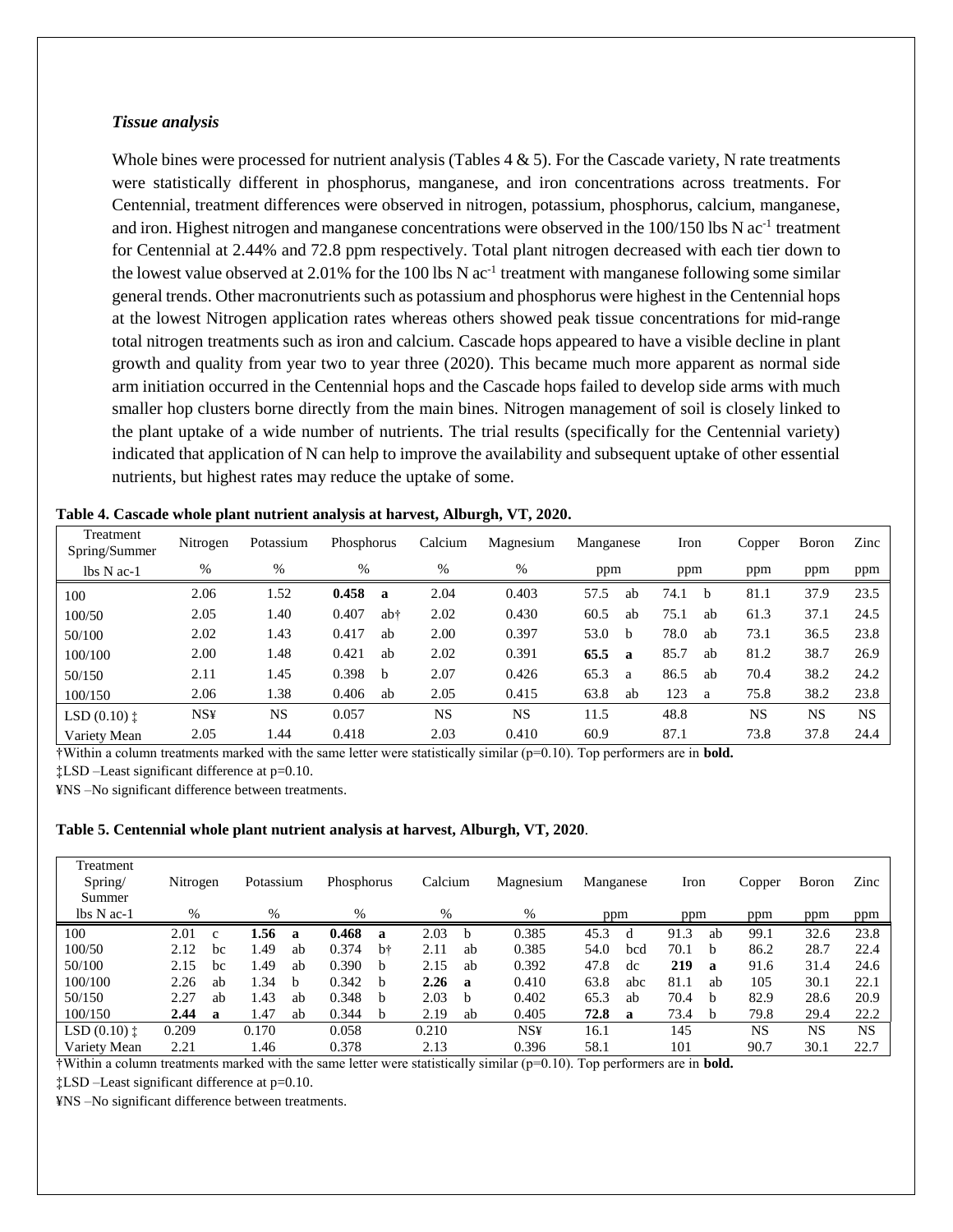#### *Yields and cone quality*

At harvest, 100 cone weight, diseased cone percentages, disease severity, harvest dry matter, and yields were recorded (Table 6 and 7). For both the Cascade and Centennial hops, there was no difference across treatments for bine weight or 100 cone weights within variety. For the Cascade hops, significant differences were only observed in the percentage of diseased cones with the highest percentage observed (79.3%) in the 100/50 lbs N ac<sup>-1</sup> treatment. It's also worth noting that, overall, the percentage of diseased cones for the Cascade hops (69.5% average) was much higher than the Centennial average (29.9% average) in addition to greater disease severity by 1.67 points on the given 1-10 scale. More treatment differences were observed within the Centennial hops including diseased cones, disease severity, harvest dry matter, and yields (Table 7). Within the variety, harvest dry matter was highest for the 50/150 lbs N ac<sup>-1</sup> treatment though was statistically similar to all other treatments receiving summer applied nitrogen applications. Similarly, highest yields in the Centennial hops were seen in the  $50/150$  lbs N ac<sup>-1</sup> treatment and was statistically similar to the  $100/50$ ,  $50/100$ , and  $100/100$  lbs N ac<sup>-1</sup> treatments.

| Treatment                                  | Total           | Bine            | $100 \text{ cone}$ |                |             | Disease         | Harvest    | Yield at 8%            |
|--------------------------------------------|-----------------|-----------------|--------------------|----------------|-------------|-----------------|------------|------------------------|
| Spring/Summer                              | applied N       | weight          | weight             | Diseased cones |             | severity        | dry matter | moisture               |
| $\text{lbs} \, \text{N} \, \text{ac}^{-1}$ | $lbs\ Nac^{-1}$ | lbs             |                    | %              |             | 1-10 $\epsilon$ | %          | $lbs$ ac <sup>-1</sup> |
| 100                                        | 100             | 2.58            | 32.1               | 65.3           | ab          | 2.75            | 21.7       | 300                    |
| 100/50                                     | 150             | 2.76            | 29.2               | 79.3           | a           | 2.75            | 21.6       | 329                    |
| 50/100                                     | 150             | 2.65            | 29.0               | 59.8           | $\mathbf b$ | 3.00            | 22.9       | 316                    |
| 100/100                                    | 200             | 3.36            | 29.2               | 70.3           | ab†         | 3.00            | 21.6       | 363                    |
| 50/150                                     | 200             | 3.24            | 27.6               | 70.8           | ab          | 2.75            | 21.8       | 267                    |
| 100/150                                    | 250             | 3.16            | 30.7               | 71.8           | ab          | 3.75            | 22.4       | 336                    |
| LSD $(0.10)$ $\ddagger$                    |                 | NS <sub>Y</sub> | <b>NS</b>          | 16.0           |             | <b>NS</b>       | <b>NS</b>  | <b>NS</b>              |
| Variety Mean                               |                 | 2.96            | 29.6               | 69.5           |             | 3.00            | 22.0       | 319                    |

| Table 6. Cascade yields and cone quality, Alburgh, VT, 2020. |  |  |
|--------------------------------------------------------------|--|--|
|                                                              |  |  |

†Within a column treatments marked with the same letter were statistically similar (p=0.10). Top performers are in **bold.**

‡LSD –Least significant difference at p=0.10.

¥NS –No significant difference between treatments.

**€**Cones were rated in browning severity on a 1-10 scale where 1 indicates low browning and 10 indicates severe browning.

#### **Table 7. Centennial yields and cone quality, Alburgh, VT, 2020.**

| Treatment<br>Spring/Summer | Total<br>applied N                | Bine<br>weight | $100 \text{ cone}$<br>weight | Diseased cones |              | Disease<br>severity |              | Harvest dry<br>matter |             | Yield at 8%<br>moisture |     |
|----------------------------|-----------------------------------|----------------|------------------------------|----------------|--------------|---------------------|--------------|-----------------------|-------------|-------------------------|-----|
| $\Delta$ lbs N ac-1        | $\text{lbs} \text{N} \text{ac-1}$ | lbs            | g                            | $\%$           |              | 1-10 $\epsilon$     |              | $\%$                  |             | $lbs$ ac <sup>-1</sup>  |     |
| 100                        | 100                               | 2.49           | 38.9                         | 27.0           | ab           | 1.25                | bt           | 20.6 <sub>b</sub>     |             | 438                     | - b |
| 100/50                     | 150                               | 3.56           | 40.7                         | <b>33.5</b>    | ่ ล          | 1.25                | b            | 21.7                  | ab          | 542                     | ab  |
| 50/100                     | 150                               | 3.48           | 41.5                         | 32.0           | ab           | 1.25                | h-           | 21.7                  | ab          | 510                     | ab  |
| 100/100                    | 200                               | 3.11           | 39.5                         | 25.8           | h-           | 1.00                | <sub>b</sub> | 21.0                  | ab          | 496                     | ab  |
| 50/150                     | 200                               | 3.24           | 43.6                         | 32.5           | <sub>a</sub> | 2.00                | $\mathbf a$  | 21.9                  | $\mathbf a$ | 604                     | - a |
| 100/150                    | 250                               | 2.89           | 38.7                         | 28.5           | ab           | 1.25                | <sub>b</sub> | 21.3                  | ab          | 482 b                   |     |
| $LSD(0.10)$ $\ddagger$     |                                   | NS¥            | <b>NS</b>                    | 6.59           |              | 0.64                |              | 1.20                  |             | 109                     |     |
| Variety Mean               |                                   | 3.13           | 40.5                         | 29.9           |              | 1.33                |              | 21.4                  |             | 512                     |     |

†Within a column treatments marked with the same letter were statistically similar (p=0.10). Top performers are in **bold.**

‡LSD –Least significant difference at p=0.10.

¥NS –No significant difference between treatments.

**€**Cones were rated in browning severity on a 1-10 scale where 1 indicates low browning and 10 indicates severe browning.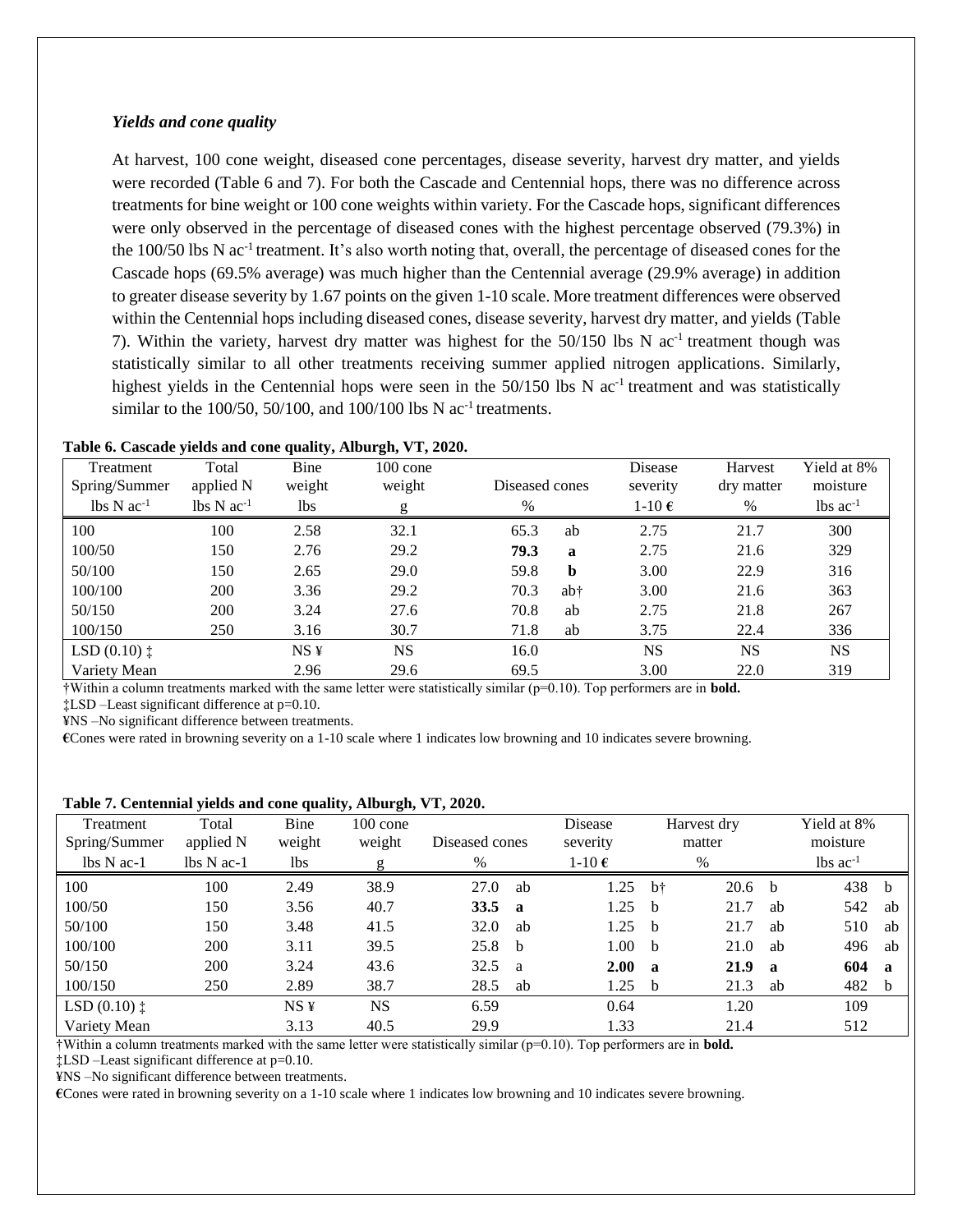#### *Brew quality*

Higher rates of nitrogen appeared to have a negative impact on the brew quality of the Cascade cones for hop storage index (HIS) (Table 8). Values below 0.300 for HSI are considered to be of good quality with those reaching higher values above 0.400 becoming of questionable or poor quality. Highest observed values for HSI were seen at the 100/100 lbs N ac<sup>-1</sup> treatment at 0.639 (poor quality) compared and was statistically similar to all other treatments receiving summer nitrogen with the lowest value observed in the 100 lbs N ac<sup>-1</sup> treatment at 0.212. Beta acids were lowest at the 100/150 lbs N ac<sup>-1</sup> treatment (250 lbs N total) at 1.87%. While differences in alpha acids were not significantly different, there are some observable differences between the highest nitrogen rates which were around 4% alpha acids and the lower nitrogen rates which were closer to 5-6%. This may also correspond to the higher HSI values observed in those treatments receiving higher nitrogen applications for Cascade. For the Centennial hops, HSI did not appear to be impacted by nitrogen fertility treatments with all values falling with acceptable or good quality ranges and relatively consistent observed values for alpha acids (Table 9). Beta acids in the Centennials once again varied with the highest 100/150 lbs N ac<sup>-1</sup> treatment showing lowest overall beta acid percentage and all other treatments having statistically similar values.

| Treatment               | Total           | $\cdot$<br>$\bullet$ |                     |                            |
|-------------------------|-----------------|----------------------|---------------------|----------------------------|
| Spring/Summer           | applied N       | Alpha acids          | Beta acids          | <b>HSI</b>                 |
| $\Delta$ N ac-1         | $\Delta$ N ac-1 | $\%$                 | %                   |                            |
| 100                     | 100             | 6.13                 | 2.14                | 0.212<br>ab†<br>- b        |
| 100/50                  | 150             | 5.91                 | 2.24                | 0.276<br>ab<br>ab          |
| 50/100                  | 150             | 5.02                 | 2.32                | 0.378<br>ab<br>ab          |
| 100/100                 | <b>200</b>      | 3.59                 | 2.27                | 0.639<br>ab<br>$\mathbf a$ |
| 50/150                  | <b>200</b>      | 3.85                 | 2.46<br>$\mathbf a$ | 0.524<br>ab                |
| 100/150                 | 250             | 4.00                 | 1.87<br>b           | 0.432<br>ab                |
| LSD $(0.10)$ $\ddagger$ |                 | NS <sub>Y</sub>      | 0.489               | 0.385                      |
| Variety Mean            |                 | 4.75                 | 2.22                | 0.410                      |

| Table 8. Cascade fertility trial brew quality, Alburgh, VT, 2020. |  |  |  |  |  |  |  |  |  |
|-------------------------------------------------------------------|--|--|--|--|--|--|--|--|--|
|-------------------------------------------------------------------|--|--|--|--|--|--|--|--|--|

†Within a column treatments marked with the same letter were statistically similar (p=0.10). Top performers are in **bold.** ‡LSD –Least significant difference at p=0.10.

¥NS –No significant difference between treatments.

#### **Table 9. Centennial fertility trial brew quality, Alburgh, VT, 2020.**

| Treatment               |                 |                 |                     |            |
|-------------------------|-----------------|-----------------|---------------------|------------|
| Spring/Summer           | Total applied N | Alpha acids     | Beta acids          | <b>HSI</b> |
| $lbs \ N ac-1$          | $\Delta$ N ac-1 | $\%$            | $\%$                |            |
| 100                     | 100             | 7.70            | ab†<br>3.77         | 0.233      |
| 100/50                  | 150             | 7.88            | 3.53<br>ab          | 0.235      |
| 50/100                  | 150             | 7.28            | 3.87<br>$\mathbf a$ | 0.311      |
| 100/100                 | <b>200</b>      | 6.94            | 3.41<br>ab          | 0.230      |
| 50/150                  | <b>200</b>      | 7.04            | 3.79<br>ab          | 0.319      |
| 100/150                 | 250             | 7.30            | 3.32<br>b           | 0.251      |
| LSD $(0.10)$ $\ddagger$ |                 | NS <sub>Y</sub> | 0.50                | <b>NS</b>  |
| Variety Mean            |                 | 7.36            | 3.62                | 0.263      |

†Within a column treatments marked with the same letter were statistically similar (p=0.10). Top performers are in **bold.** ‡LSD –Least significant difference at p=0.10.

¥NS –No significant difference between treatments.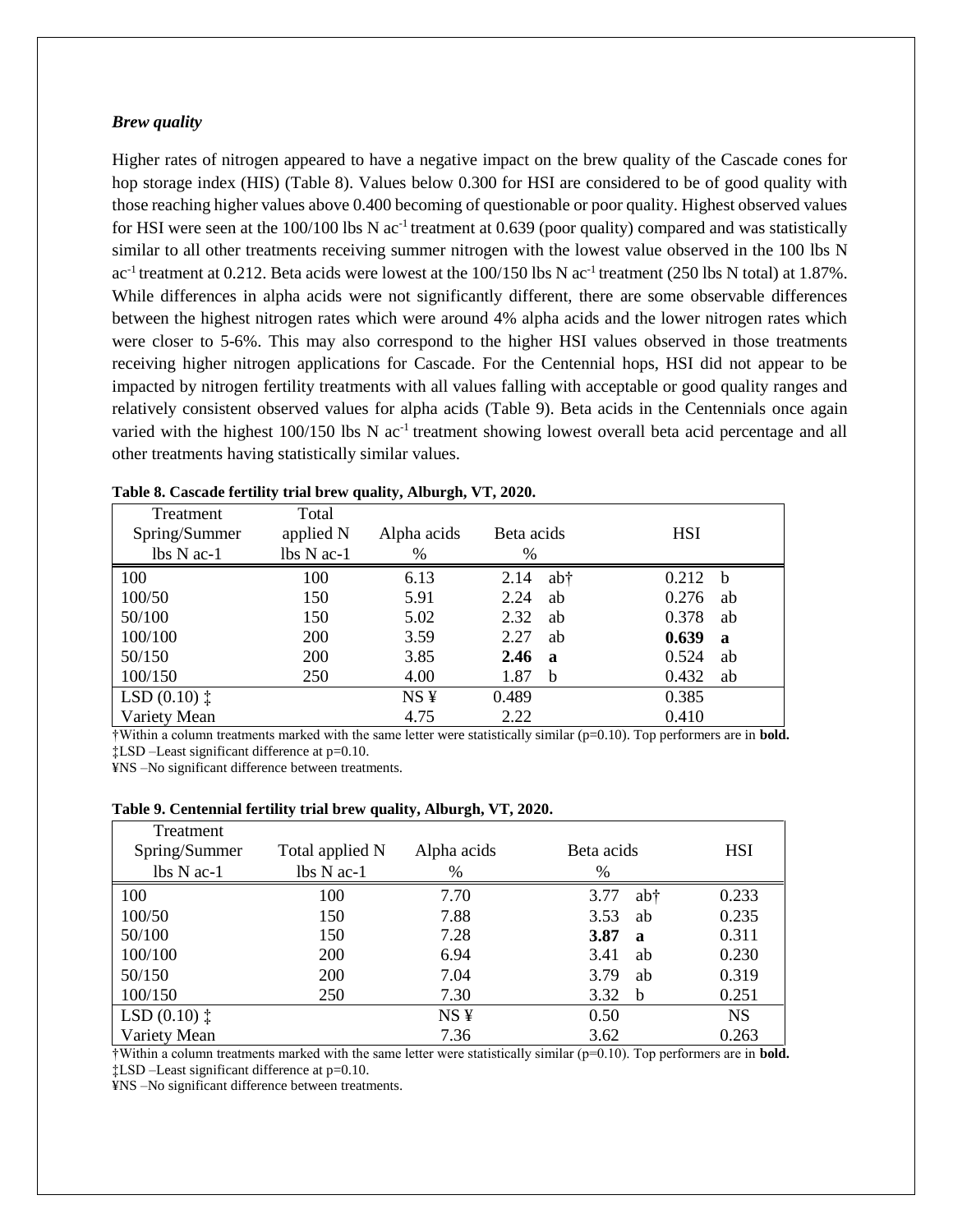## **DISCUSSION**

As mentioned earlier, Cascade hops within this trial appeared to be impacted greatly by poor growth when compared to the Centennial hops. This may be a result of systemic downy mildew problems or perhaps some viral infection. After normal side arm initiation and burr formation of the hops, plants seemed to develop little to no side-arm growth with much smaller clusters of hops developing directly from the main bines. As the season progressed it was also apparent that the cones from the Cascade hops did not fully develop a string and cones were noticeably stunted. This in conjunction with lack of side arm development also made them much more difficult to harvest with a greater amount of leaf material pulled in the harvester. At the moment, it is unclear the main cause of poor growth for the Cascade hops in the trial, but plant tissues will be sent for analysis in the 2021 season for evaluation. In addition to noticeably poor cone development and growth, nutrient uptake may have been impacted by these problems in the Cascade hops. Throughout the trial, there were generally very few noticeable treatment effects for the Cascade hops this year, even when looking at total plant nitrogen from tissue analysis. As seen in the Centennial hops, there was a clear increase in total plant nitrogen with increases to nitrogen application rates whereas no effects were observed in the Cascade hops.

There were some slight similarities between 2019 and 2020 when looking at hop brewing quality. 2019 treatments appeared to illicit a more pronounced, negative response to increased nitrogen applications as both alpha acids and beta acids appeared to decrease when looking primarily at nitrogen treatments. Some similarities were observed in the 2020 Cascade hops as well as beta acids overall, suggesting that excessive nitrogen rates may negatively impact levels of hop resins. Throughout both years, it is also apparent that nitrogen applications in this form have the potential to impact the uptake and availability of other nutrients in the plants. A wide array of factors can impact nutrient availability ranging from weather conditions to changes in soil pH, and it is known that nitrogen management within soil is closely linked to the uptake of a number of other nutrients. Other similarities were observed across years with highest hop aphid populations present in those plants receiving 200 lb N ac<sup>-1</sup> of total nitrogen. Otherwise, most observed pest populations did not appear to be impacted by nitrogen treatments in either year, yet composition did differ from year to year with higher aphid populations present in 2019 and higher two-spotted spider mite populations present in 2020.

The use of an in-field nitrate meter could have the potential to become a useful tool with quick results. This would require some additional work to determine nitrogen fertility requirements corresponding to petiole nitrate readings for this crop. Based on some of the preliminary data collected in 2019, it appeared that the tested nitrogen rates provided adequate nitrogen fertility leading into the last week of vegetative growth. Lower applications of nitrogen may illicit a great response and deficiency in plants. Once again, dry conditions in summer months, in addition to limited well capacity, appeared to limit hop growth during vegetative production. May and June were particularly dry receiving nearly 3 inches less precipitation than the 30 year average. Greater precipitation and increased ability to irrigate may improve hop yields in conjunction with proper fertility. Given these growing conditions and evaluated treatments over the two years of study, it appeared as if differences in spring applications had little impact on plant growth on these soils and any differences were largely observed across the total nitrogen applications amount. Soils that are highly prone to leaching could also lead to greater nutrient loss, which may influence application rates and timing. In this case larger, single applications may want to be avoided in favor of split applications throughout the critical growth periods of vegetative production.